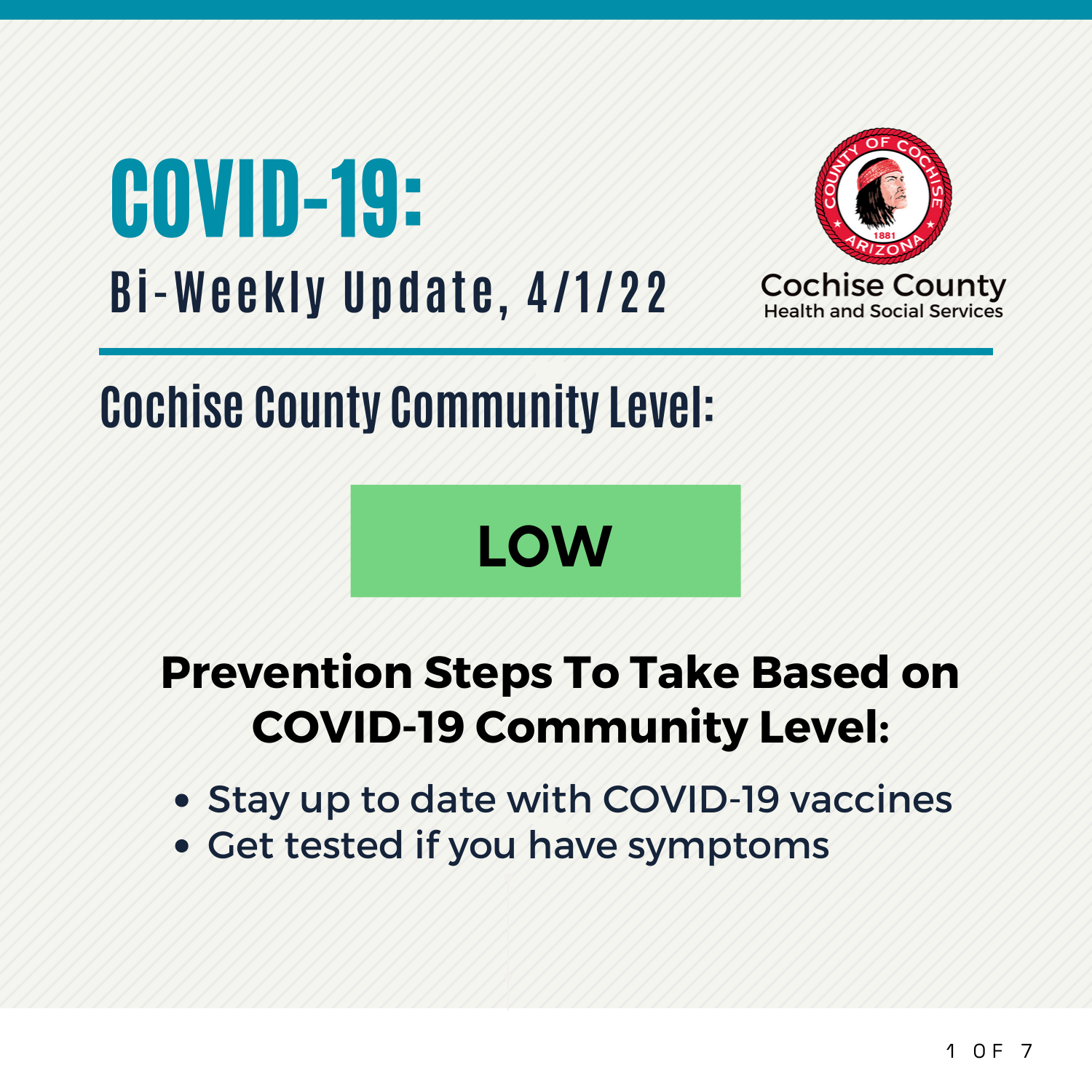## As of March 29, 2022 **New Federal Guidance:**

- The FDA and CDC have authorized a fourth Pfizer and Moderna vaccine dose for those ages 50 and older.
- They also authorized a second booster for those 12 and older who have weakened immune systems.
- For both groups, the second booster recommendation applies at least four months after the first booster dose.

## As of March 30, 2022 **Arizona Department of Health Services:**

Newsroom: Governor Ducey Ends COVID-19 Emergency Declaration with Arizona Prepared for Future

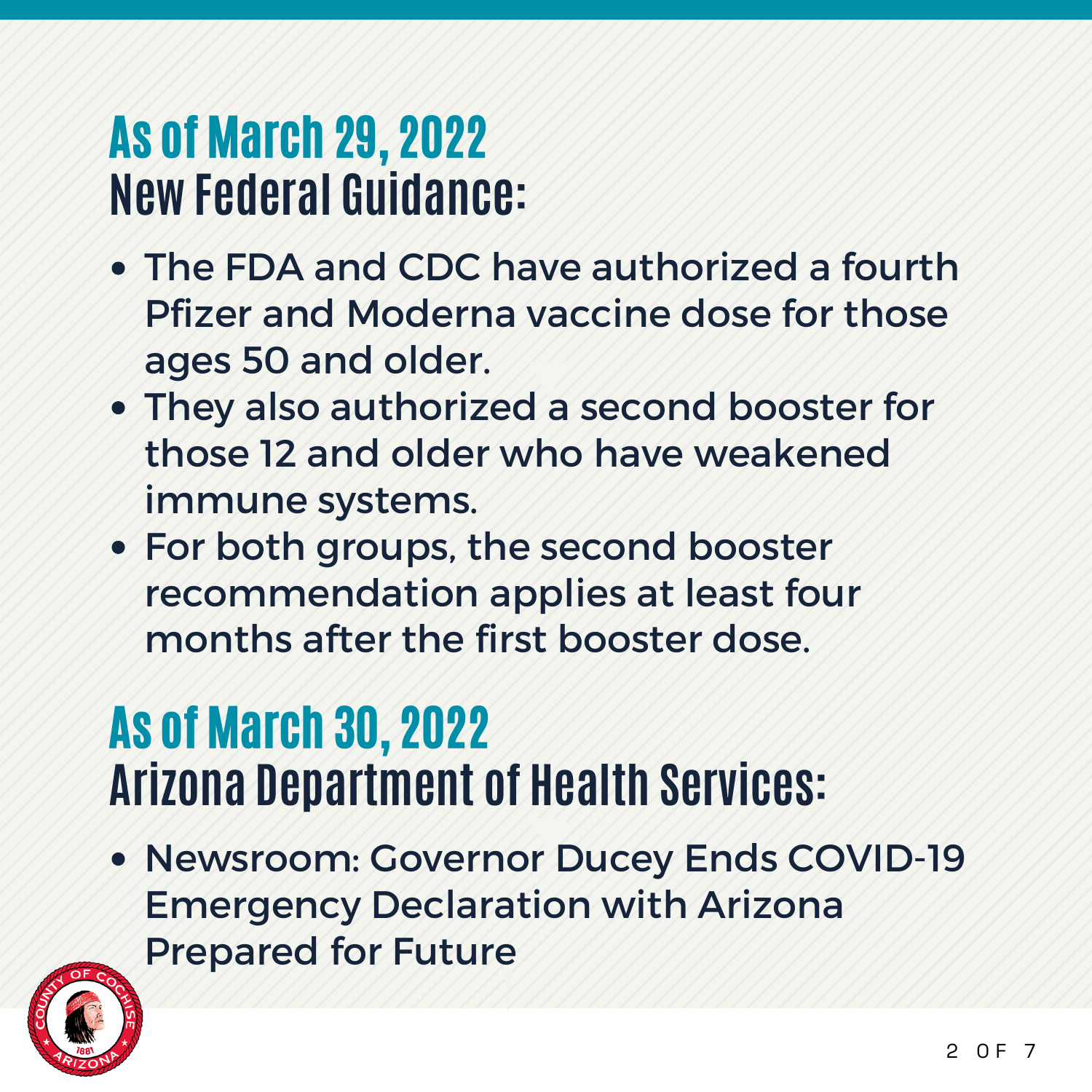#### As of March 30, 2022 **Cases and Trends**

- **70** new cases since 3/16/22 31,305 total COVID-19 cases
- **2** new hospitalizations since 3/16/22 1,310 total COVID-19 hospitalizations
- **1** confirmed death since 3/16/22
	- 558 total COVID-19 related deaths

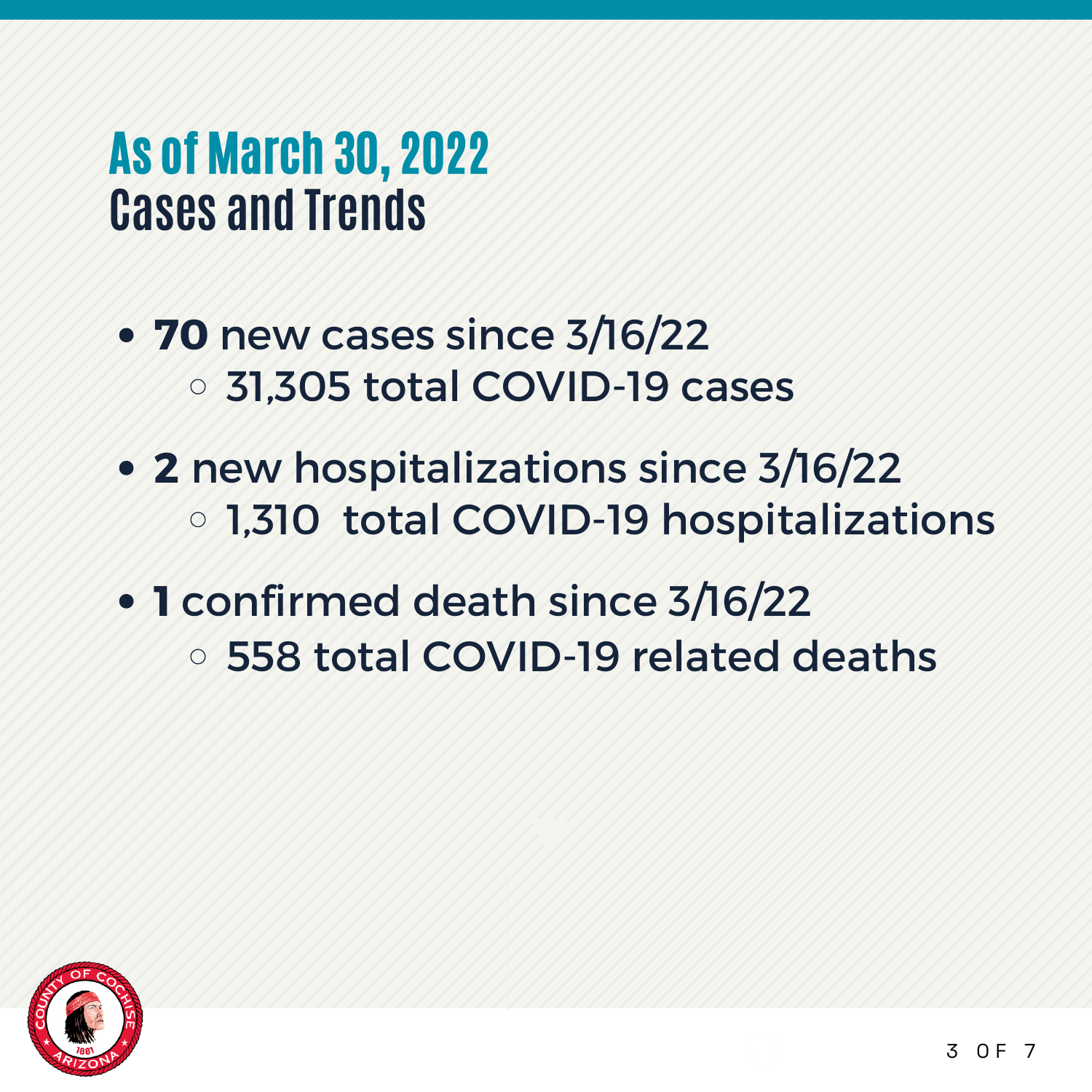## As of March 30, 2022 **Cases and Case Hospitalizations by Week**

**Cases and Case Hospitalizations by MMWR Week** 



Chart 1

In week 12, there were 28 new cases reported in Cochise County with 0 hospitalizations. This is a 38% decrease in cases and a 100% decrease in hospitalizations from the previous week.

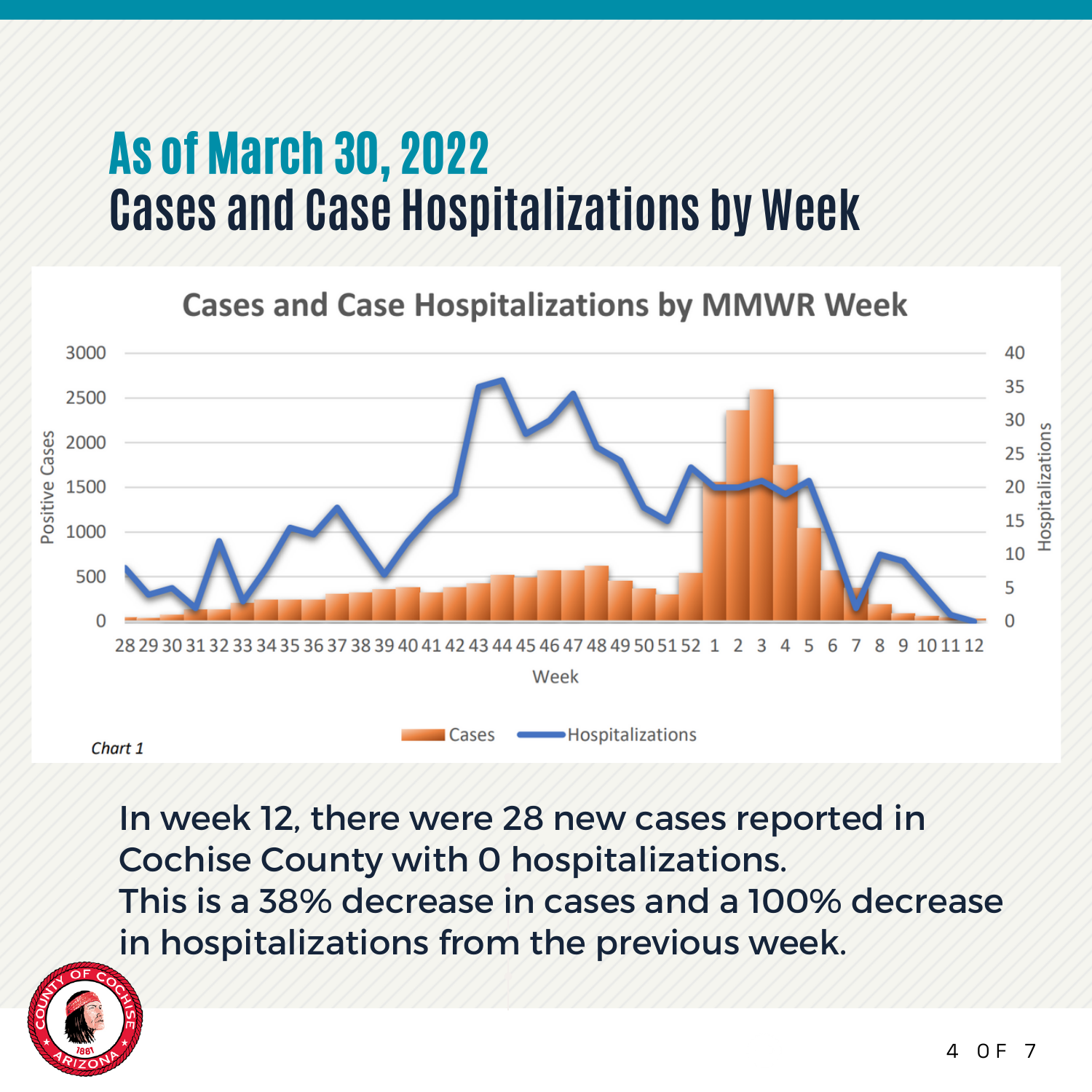## As of March 30, 2022 **Cochise County Schools Update:**

- **1,348** school-related cases since the start of the Spring semester on 1/3/22.
	- **2** (-67%) new cases in the past two weeks.
	- **0.1%** of total cases have been added in the past two weeks.
- **0/65** schools are currently meeting the outbreak definition.

Down **1** school in the past two weeks.

- **33/65** schools have met the outbreak definition since the start of the semester on 1/3/22
	- Up **0** schools in the past two weeks.

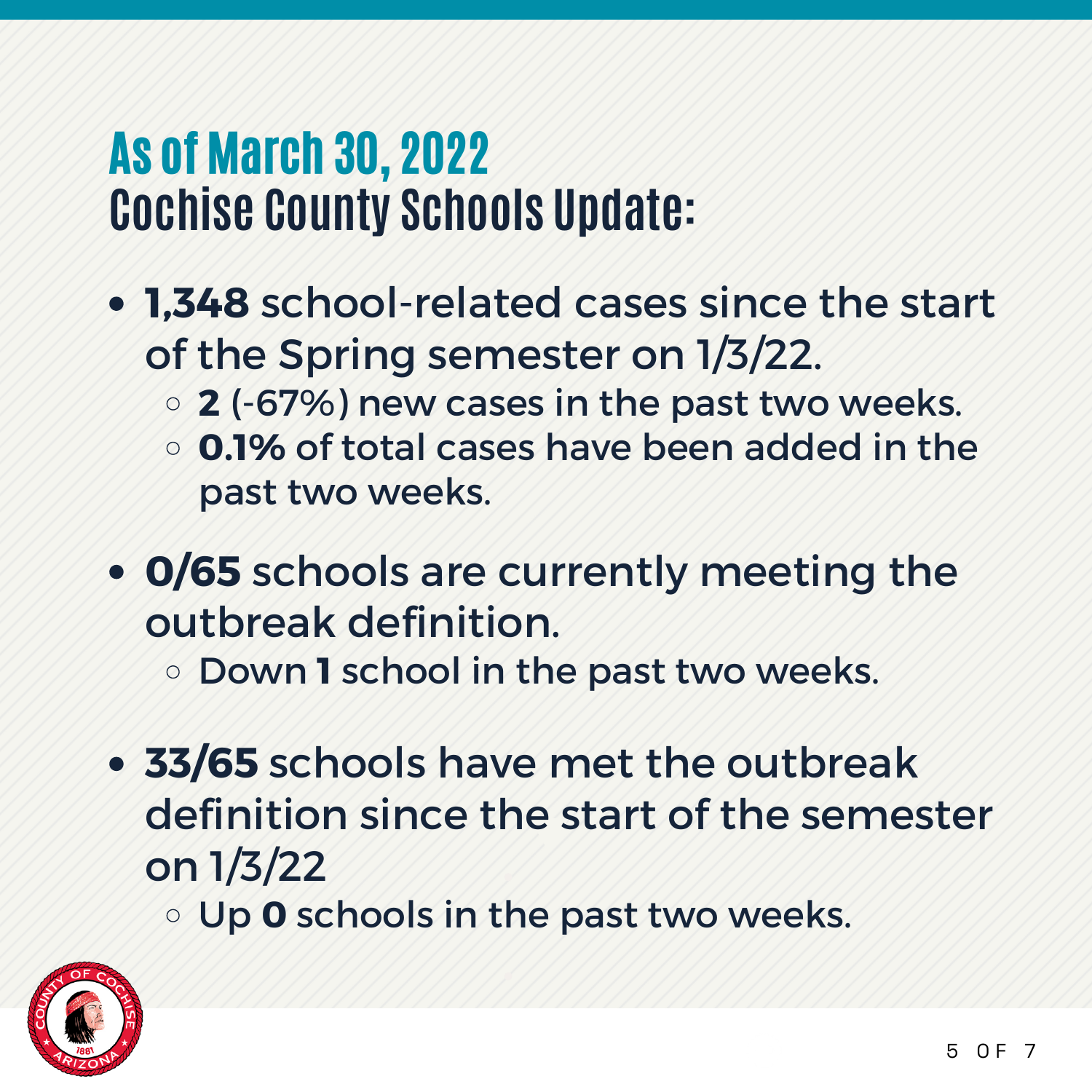## As of March 30, 2022 **COVID-19 Testing:**

- COVID-19 at-home-tests are available at community libraries throughout Cochise County. Call your local library for details and availability.
- Local healthcare providers continue to offer free testing at select locations. Call or visit your nearest provider to learn more.
- Find COVID-19 Testing: www.testnow.com
- Citizens may order a total of two sets of FREE At-Home COVID-19 Tests: www.covidtests.gov